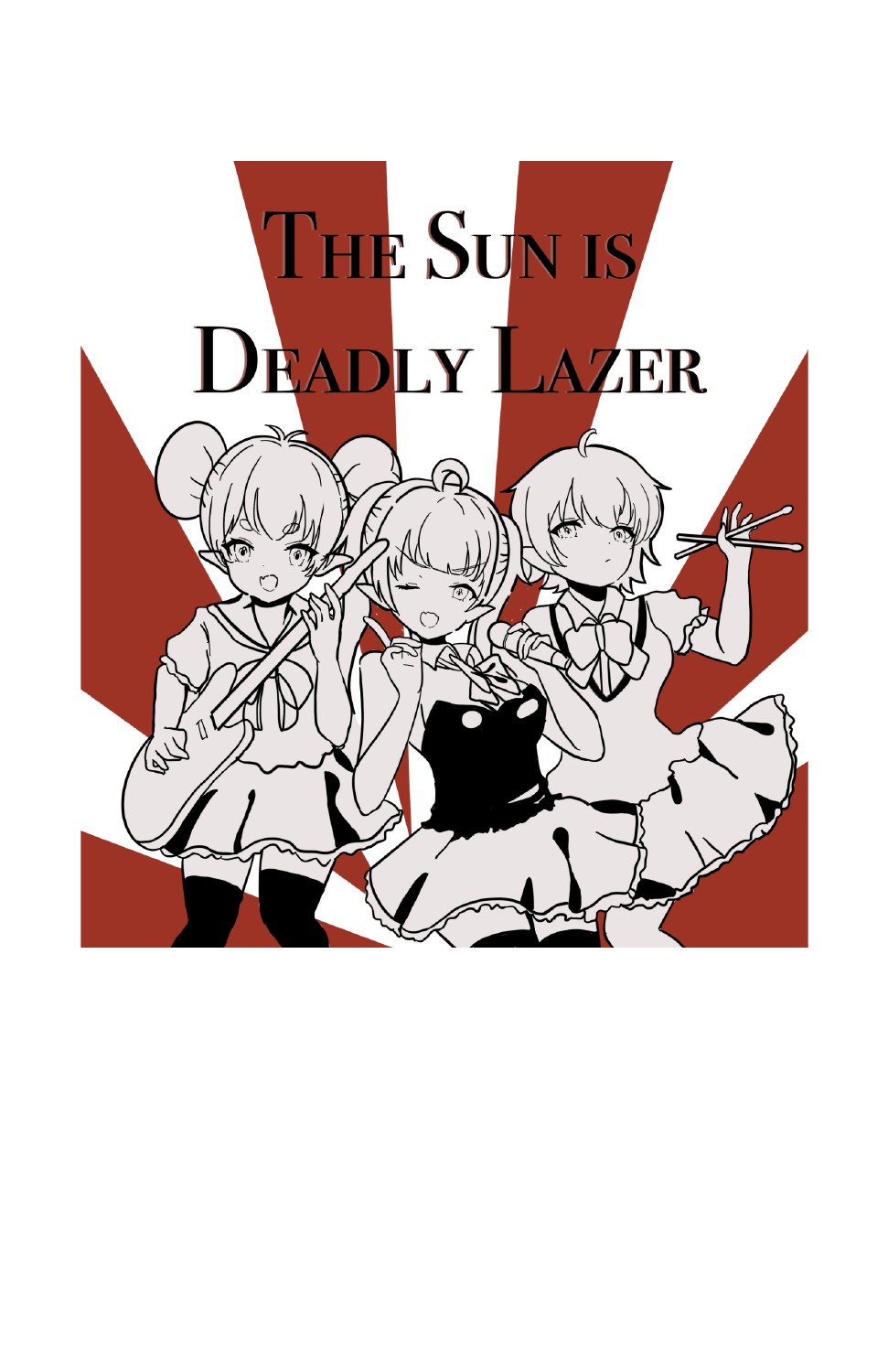# The Sun is a Deadly Lazer

Based on Up the River Age: 8 to adult Players: 2 - 4 Authors: Sydney Ayers and Brendan Hutchins Illustration: Jerecy Yang

Contents:10 World strips

10 Transparent night strips 12 Vampire pieces 7 City tokens 6 Dice Game rules Quick guide

Battle against your opponents to claim the title of the world's most famous vampire band! Take care, however, if your vampire remains in sunlight, they will perish, since the sun is a deadly lazer.

## **Object of the game**

Each player attempts to claim and perform at as many cities as possible while avoiding the deadly sunlight.

### **Game preparation**

Place the 10 World strips in sequential order to create a map of the Earth. Then, place one of the 9 Transparent night strips on top of each of the 9 uncovered World strips. Place the 7 City tokens to the side of the board.

Each player chooses a color and takes all three band members of that color (guitarist, singer, and drummer). All player's band members begin the game on the fourth World strip.

# **Game rules**

The player who slept the least amount of hours last night will begin. Play proceeds in a clockwise direction.

On your turn, you can choose to have all of your band members stay in place, or move one band member left or right on the board. Note that once you roll the die to move, you cannot choose to stay in place or battle a band after seeing the result.

If rolling the die, fly one of your band members as many World strips as shown. If you reach the tenth space and continue to the right, you loop back to the first space. The same is applied if you reach the first space and continue to the left, you will loop to the tenth space.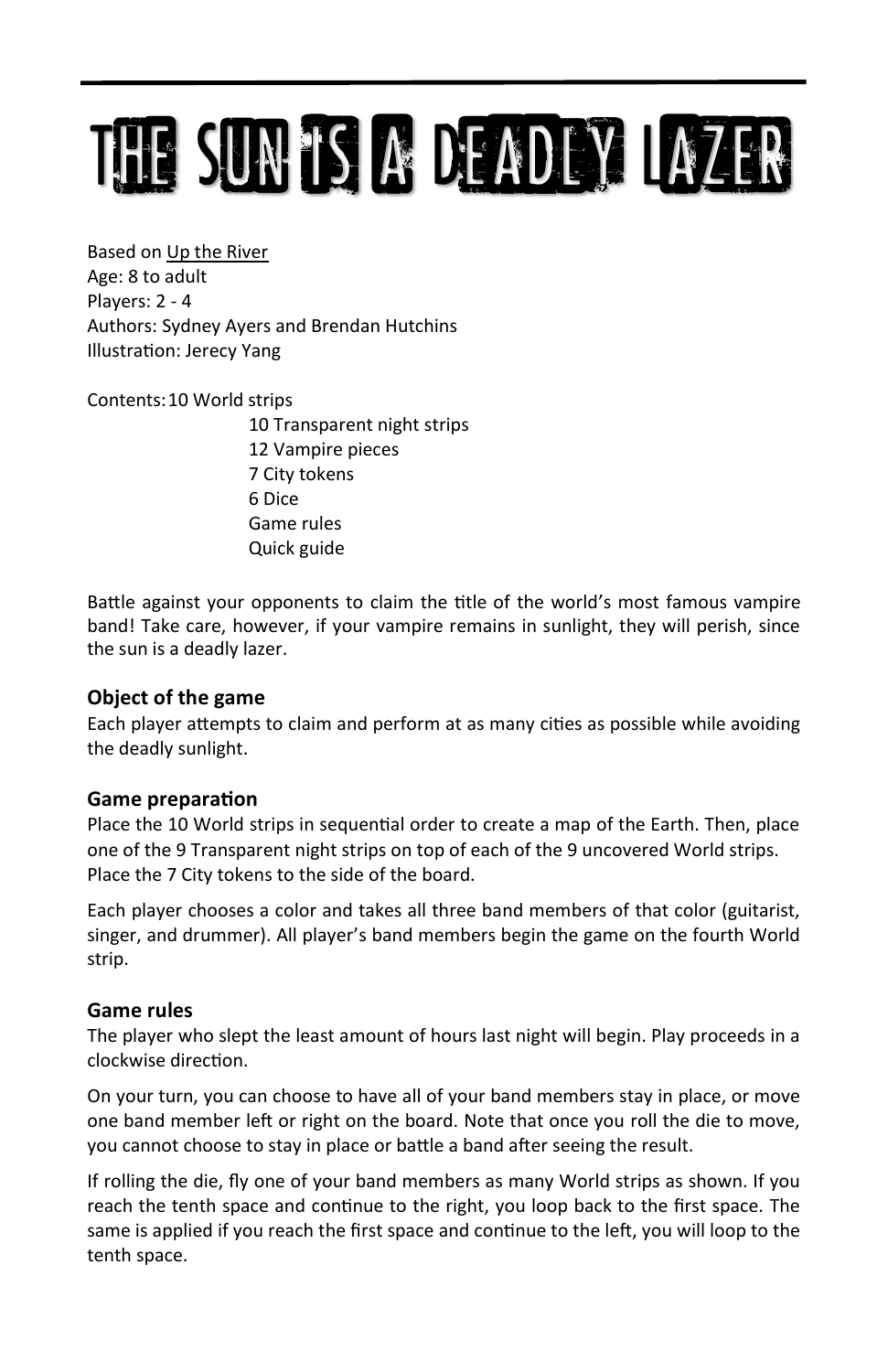If you land on a space not occupied by another player, you may claim the city token present (if any). This occurs even if another player has that token, they must surrender that city token listed on the World strip to the new band in town.

If you land on a space occupied by another player that possesses the city token present on that specific World strip, you can choose to battle that other player for ownership of that token (see battling another player). Otherwise, you can stay on that strip and choose not to participate in a battle of the bands.

## **The sun's approach**

In the first turn, all of the Earth is covered in night, however, as the Earth rotates, the sun creates more sunny spaces.

Each player stays in place or rolls the die and moves one of their band members. When it's the first player's turn again, the Earth rotates, and a night space becomes day.

If you are the first player, each time it is your turn take the left-most strip (typically the lowest value strip on the board) and move it to the last position on the right. If there are any band members on the left-most strip, they become vaporized by the sun and are out of the game, and the Transparent night strip is removed and set aside.

If you lose all your band members to the sun you are dead for real now. Play better music next time!

### **Sunny strips**

Now comes the role of the sun. Why is the sun so bad? Because the sun is a deadly lazer, at least to vampire rock stars.

If your band member/s land on a sunny World strip or is/are on a World strip that becomes sunny, they are instantly vaporized, as vampires and sunlight do not mix well. If your band member was vaporized on a strip that had a city you controlled, you keep that token, but if any other player lands on that strip when it is night, they automatically take control of your token.

This occurs regardless of if the city is claimed or not. If wanted, you can hurl your vampire at a sunny city in a final blaze of glory to seize control of the city, but lose your band member in the process.

All hope is not lost, as players can fly between sunny strips! You only become vaporized if you are standing still on a sunny strip. Note that crowd surfing does not occur on that strip if it is sunny.

### **Rolling a five**

If you roll a five, choose to either cause a strip to shift to night or cause that strip to become sunny. If shifting to night, do so where ever there is a space that is not already in night.

If you choose to create a sunny strip or cannot create any night spaces, remove one night strip from any space you desire. This can happen even on a space with your band member present. Set this removed night piece aside. Note that you cannot remove the night strip on the dive bar.